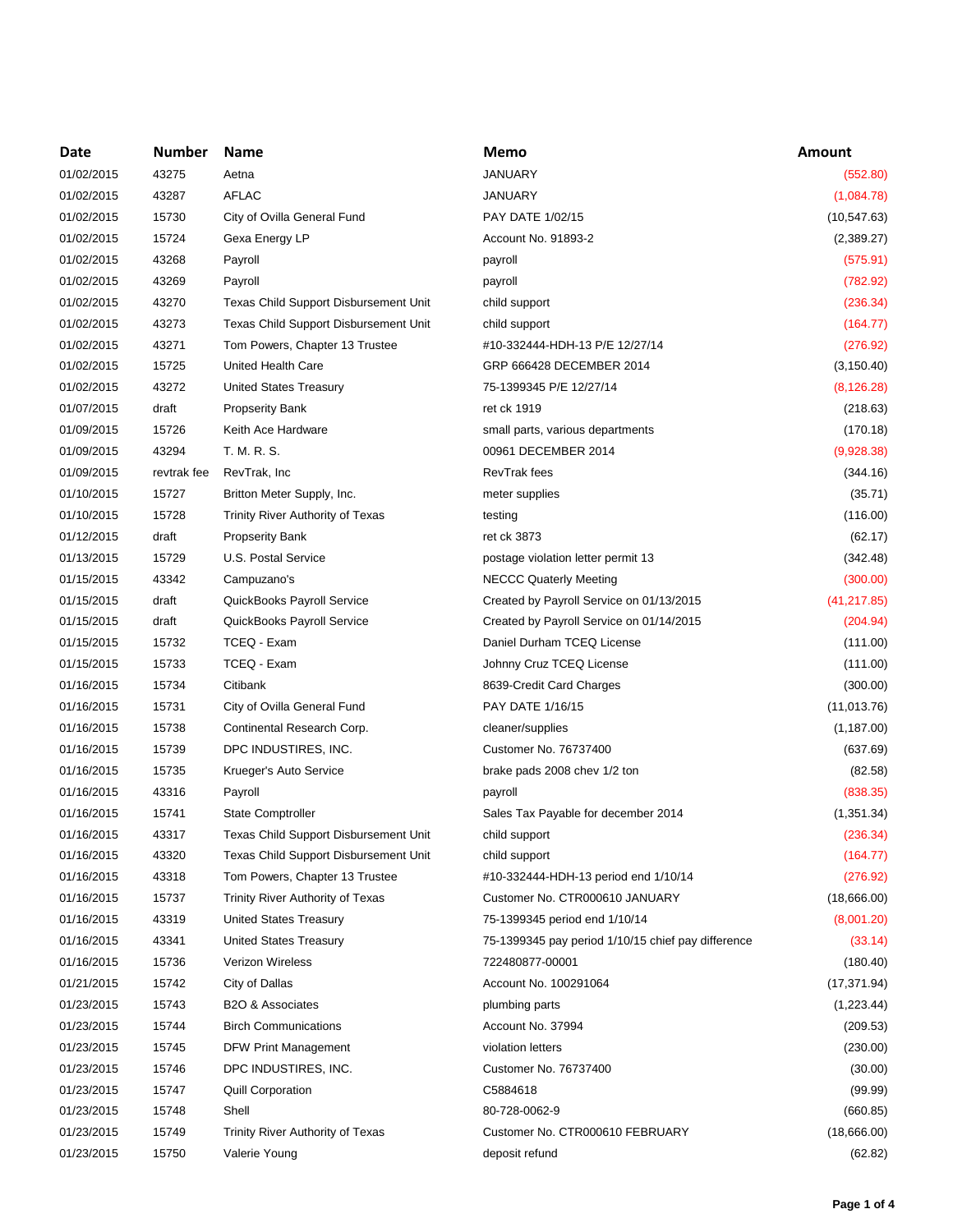| 01/26/2015               | 15751          | U.S. Postal Service                                                     | water bill postage permit 6                 | (500.00)                |
|--------------------------|----------------|-------------------------------------------------------------------------|---------------------------------------------|-------------------------|
| 01/29/2015               | draft          | QuickBooks Payroll Service                                              | Created by Payroll Service on 01/27/2015    | (42, 303.67)            |
| 01/30/2015               | 43366          | Aetna                                                                   | <b>FEBRUARY</b>                             | (552.80)                |
| 01/30/2015               | 43367          | <b>AFLAC</b>                                                            | <b>FEBRUARY</b>                             | (1,084.78)              |
| 01/30/2015               | 15762          | Ashburne Glen Homeowners Assoc. Inc.                                    | Adjusted payments / November, December 2014 | (3,622.44)              |
| 01/30/2015               | 15753          | <b>Birch Communications</b>                                             | Account No. 37994                           | (209.57)                |
| 01/30/2015               | 15759          | Birkhoff, Hendricks, & Carter, LLP                                      | <b>IMPACT FEE UPDATE</b>                    | (1,224.24)              |
| 01/30/2015               | 43396          | City of Waxahachie                                                      | MOSQUITO FOG MACHINE 22 GAL TANK            | (500.00)                |
| 01/30/2015               | 15754          | Gexa Energy LP                                                          | Account No. 91893-2                         | (2,465.70)              |
| 01/30/2015               | 15755          | Hilco Electric Cooperative, Inc.                                        | 5605450                                     | (117.99)                |
| 01/30/2015               | 15763          | Homeowners of Meadow Glen                                               | Adjusted payments / November, December 2014 | (697.97)                |
| 01/30/2015               | 43387          | Payroll                                                                 | payroll                                     | (575.90)                |
| 01/30/2015               | 43388          | Powell, Cynthia R                                                       | payroll                                     | (6, 817.87)             |
| 01/30/2015               | 43392          | Texas Child Support Disbursement Unit                                   | child support                               | (236.34)                |
| 01/30/2015               | 43395          | Texas Child Support Disbursement Unit                                   | child support                               | (164.77)                |
| 01/30/2015               | 15756          | TML Intergovernmental Risk Pool                                         | Contract 5016                               | (2,669.20)              |
| 01/30/2015               | 43393          | Tom Powers, Chapter 13 Trustee                                          | #10-332444-HDH-13 period end 1/24/15        | (276.92)                |
| 01/30/2015               | 15757          | Trinity River Authority of Texas                                        | Customer No. CTR000610 DECEMBER             | (64.00)                 |
| 01/30/2015               | 15758          | United Health Care                                                      | GRP 666428 FEBRUARY 2015                    | (3, 150.40)             |
| 01/30/2015               | 43394          | <b>United States Treasury</b>                                           | 75-1399345 period end 1/24/14               | (10, 787.24)            |
| 01/31/2015               | draft          | <b>Propserity Bank</b>                                                  | Service Charge                              | (20.00)                 |
| 02/01/2015               | dep corr       | ad valorem                                                              | ad valorem                                  | (154.70)                |
| 02/01/2015               | dep corr       | ad valorem                                                              | ad valorem                                  | (125.00)                |
| 02/05/2015               | 15771          | City of Ovilla General Fund                                             | PAY DATE 1/30/15                            | (11, 257.78)            |
| 02/05/2015               | 43397          | <b>Colonial Life Processing Center</b>                                  | ins                                         | (59.88)                 |
| 02/05/2015               | 43398          | Superior Vision of Texas                                                | insurance                                   | (81.68)                 |
| 02/06/2015               | 15767          | <b>CCS Trucking</b>                                                     | Sandy Loam                                  | (350.00)                |
| 02/06/2015               | 15770          | Keith Ace Hardware                                                      | small parts, various departments            | (155.44)                |
| 02/06/2015               | 15766          | Krueger's Auto Service                                                  | ANTIFREEZE                                  | (25.33)                 |
| 02/06/2015               | 43419          | Mr. Matt Sapp                                                           | Reimburse for CPR cards for 10 officers     | (100.00)                |
| 02/06/2015               | 43418          | T. M. R. S.                                                             | 00961 JANUARY 2015                          | (20, 130.98)            |
| 02/06/2015               | 15768          | Xylem Water Solutions U.S.A., Inc.                                      | repair flygt equipment                      | (4,679.90)              |
| 02/09/2015               | revtrak fee    | RevTrak, Inc                                                            | <b>RevTrak fees</b>                         | (345.20)                |
| 02/10/2015               | draft          | <b>Propserity Bank</b>                                                  | Returned Checks & Bank Charges              | (79.00)                 |
| 02/12/2015               | draft          | QuickBooks Payroll Service                                              | Created by Payroll Service on 02/10/2015    | (37, 945.72)            |
| 02/13/2015               | 15776          | B2O & Associates                                                        | plumbing parts                              | (284.28)                |
| 02/13/2015               | 15777          | Britton Meter Supply, Inc.                                              | meter supplies                              | (406.18)                |
| 02/13/2015               | 15779          | <b>Caldwell County Chev</b>                                             | 3/4 ton Chevy                               | (23, 770.00)            |
| 02/13/2015               | 15774          | Citibank                                                                | 8639-Credit Card Charges                    | (300.00)                |
| 02/13/2015               | 15773          | City of Dallas                                                          | Account No. 100291064                       | (19,605.21)             |
| 02/13/2015               | 15772          | City of Ovilla General Fund                                             | PAY DATE 2/13/15                            | (10, 408.85)            |
| 02/13/2015               | 15778          | DPC INDUSTIRES, INC.                                                    | Customer No. 76737400                       | (936.55)                |
| 02/13/2015               | 43425          | DPS Reprographics & Distribution Service                                | 15 DWI Blood Draw Kits                      | (97.50)                 |
| 02/13/2015               | 43420          | Payroll                                                                 | payroll                                     | (745.49)                |
| 02/13/2015               | 15775          | Shell                                                                   | 80-728-0062-9                               | (551.44)                |
| 02/13/2015               | 43421          | Texas Child Support Disbursement Unit                                   | child support                               | (236.34)                |
|                          |                |                                                                         |                                             |                         |
| 02/13/2015<br>02/13/2015 | 43424<br>43422 | Texas Child Support Disbursement Unit<br>Tom Powers, Chapter 13 Trustee | child support                               | (164.77)                |
| 02/13/2015               |                |                                                                         | #10-332444-HDH-13 pay period 2/07/14        | (276.92)                |
|                          | 43423<br>15780 | United States Treasury<br>Bradshaw, Eric & Ana                          | 75-1399345 pay period 2/07/14               | (7,305.46)              |
| 02/20/2015               | 15784          | City of Ovilla General Fund                                             | deposit refund                              | (42.31)<br>(14, 775.16) |
| 02/20/2015               |                |                                                                         | Garbage Transfer JANUARY 2015               |                         |
| 02/20/2015               | 15785          | DPC INDUSTIRES, INC.                                                    | Customer No. 76737400                       | (30.00)                 |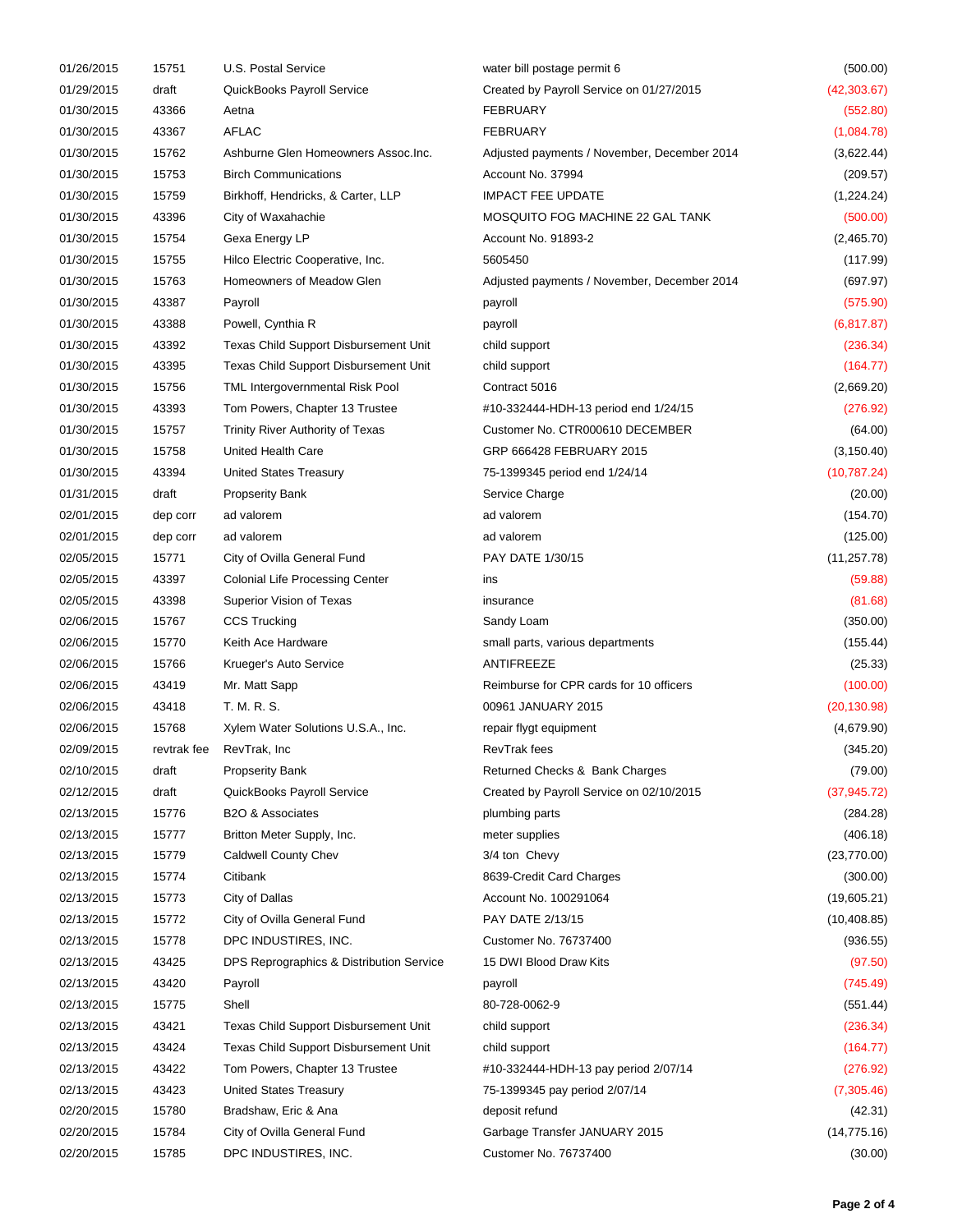| 02/20/2015 | 15781        | Morgan, Robert                               | deposit refund                                               | (15.99)            |
|------------|--------------|----------------------------------------------|--------------------------------------------------------------|--------------------|
| 02/20/2015 | 15782        | Nelson, Paul                                 | deposit refund                                               | (122.62)           |
| 02/20/2015 | 15786        | Pine Valley Eco Products, Inc.               | <b>FIRST AID KIT</b>                                         | (568.94)           |
| 02/20/2015 | 15783        | <b>State Comptroller</b>                     | Sales Tax Payable for JANUARY 2015                           | (918.82)           |
| 02/20/2015 | 15787        | Trinity River Authority of Texas             | Customer No. CTR000610 march                                 | (18,666.00)        |
| 02/20/2015 | 15788        | <b>Verizon Wireless</b>                      | 722480877-00001                                              | (180.43)           |
| 02/24/2015 | 15790        | City of Ovilla General Fund                  | PAY DATE 2/24 15                                             | (11, 408.29)       |
| 02/26/2015 | draft        | QuickBooks Payroll Service                   | Created by Payroll Service on 02/24/2015                     | (40, 737.53)       |
| 02/26/2015 | 15789        | U.S. Postal Service                          | water bill postage permit 6                                  | (500.00)           |
| 02/27/2015 | 43491        | Aetna                                        | <b>MARCH 2015</b>                                            | (552.80)           |
| 02/27/2015 | 43492        | <b>AFLAC</b>                                 | <b>MARCH 2015</b>                                            | (1,034.98)         |
| 02/27/2015 | 15791        | <b>Birch Communications</b>                  | Account id 719994                                            | (209.57)           |
| 02/27/2015 | 43493        | <b>Colonial Life Processing Center</b>       | <b>MARCH 2015</b>                                            | (29.94)            |
| 02/27/2015 | 43465        | <b>Ellis County Clerk</b>                    | Filling fees for certified ord., MISD Annex, Water St Abando | (116.00)           |
| 02/27/2015 | 15792        | Hilco Electric Cooperative, Inc.             | 5605450                                                      | (109.53)           |
| 02/27/2015 | 43466        | Mr. Scot Knight                              | Reimbursement for Approved ID Theft Class                    | (40.00)            |
| 02/27/2015 | 43467        | Ms. Linda Harding                            | reimburse misc. supplies                                     | (85.59)            |
| 02/27/2015 | 43459        | Payroll                                      | payroll                                                      | (575.91)           |
| 02/27/2015 | 43494        | Superior Vision of Texas                     | <b>MARCH 2015</b>                                            | (163.36)           |
| 02/27/2015 | 43460        | Texas Child Support Disbursement Unit        | child support                                                | (236.34)           |
| 02/27/2015 | 43463        | <b>Texas Child Support Disbursement Unit</b> | child support                                                | (164.77)           |
| 02/27/2015 | 43461        | Tom Powers, Chapter 13 Trustee               | #10-332444-HDH-13 period end 2/21/15                         | (276.92)           |
| 02/27/2015 | 15793        | Trinity River Authority of Texas             | Customer No. CTR000610 march                                 | (64.00)            |
| 02/27/2015 | 43468        | TxTag                                        | <b>Gfoat Conference</b>                                      | (31.85)            |
| 02/27/2015 | 15795        | U.S. Postal Service                          | postage permit 13                                            | (341.27)           |
| 02/27/2015 | 15794        | United Health Care                           | GRP 666428 MARCH 2015                                        | (3, 150.40)        |
| 02/27/2015 | 43462        | <b>United States Treasury</b>                | 75-1399345 period end 2/21/15                                | (7,669.74)         |
| 02/28/2015 | 15814        | City of Ovilla General Fund                  | Garbage Transfer FEBRUARY 2015                               | (19,929.06)        |
| 03/04/2015 | 15802        | Keith Ace Hardware                           | small parts, various departments                             | (104.13)           |
| 03/05/2015 | <b>DRAFT</b> | RevTrak, Inc.                                | revtrak fees                                                 | (226.08)           |
| 03/06/2015 | 15796        | Ashburne Glen Homeowners Assoc. Inc.         | homeowners dues january                                      | (1,618.16)         |
| 03/06/2015 | 15797        | Britton Meter Supply, Inc.                   | meter supplies                                               | (101.22)           |
| 03/06/2015 | 15798        | Gexa Energy LP                               | Account No. 91893-2                                          | (2,560.74)         |
| 03/06/2015 | 15799        | Homeowners of Meadow Glen                    | Meadow Glen HOA Dues Collected in JANUARY                    | (338.09)           |
| 03/06/2015 | 15800        | Mr. Fix-It                                   | Fuel Filter - compressor                                     |                    |
| 03/06/2015 | 15801        | <b>Renfro Glass</b>                          | 2006 Chevy 1/2 t                                             | (9.98)<br>(175.00) |
|            |              |                                              |                                                              |                    |
| 03/12/2015 | draft        | QuickBooks Payroll Service                   | Created by Payroll Service on 03/10/2015                     | (38, 911.88)       |
| 03/13/2015 | 15807        | Ashburne Glen Homeowners Assoc.Inc.          | homeowners dues february                                     | (1,565.36)         |
| 03/13/2015 | 15804        | Citibank                                     | supplies/prof dev/various departments                        | (558.04)           |
| 03/13/2015 | 15824        | City of Ovilla General Fund                  | pr 3 13 15                                                   | (10, 702.46)       |
| 03/13/2015 | 15805        | DPC INDUSTIRES, INC.                         | Customer No. 76737400                                        | (519.76)           |
| 03/13/2015 | 15809        | Duncanville Red Light Photo Enforcement      | DUR0229073 DNCVIL                                            | (75.00)            |
| 03/13/2015 | 15808        | Homeowners of Meadow Glen                    | Meadow Glen HOA Dues Collected in FEBRUARY                   | (367.93)           |
| 03/13/2015 | 15803        | Krueger's Auto Service                       | vehicle supplies or repair                                   | (30.76)            |
| 03/13/2015 | 43542        | Payroll                                      | payroll                                                      | (575.91)           |
| 03/13/2015 | 43541        | T. M. R. S.                                  | 00961 FEBRUARY                                               | (11,016.50)        |
| 03/13/2015 | 43518        | Texas Child Support Disbursement Unit        | child support                                                | (236.34)           |
| 03/13/2015 | 43521        | Texas Child Support Disbursement Unit        | child support                                                | (164.77)           |
| 03/13/2015 | 43519        | Tom Powers, Chapter 13 Trustee               | #10-332444-HDH-13 period end 3/7/15                          | (276.92)           |
| 03/13/2015 | 43520        | <b>United States Treasury</b>                | 75-1399345 period end 3/7/15                                 | (7,768.58)         |
| 03/13/2015 | 15806        | <b>Verizon Wireless</b>                      | 722480877-00001                                              | (180.51)           |
| 03/13/2015 | draft        | <b>Propserity Bank</b>                       | Returned Checks & Bank Charges                               | (66.21)            |